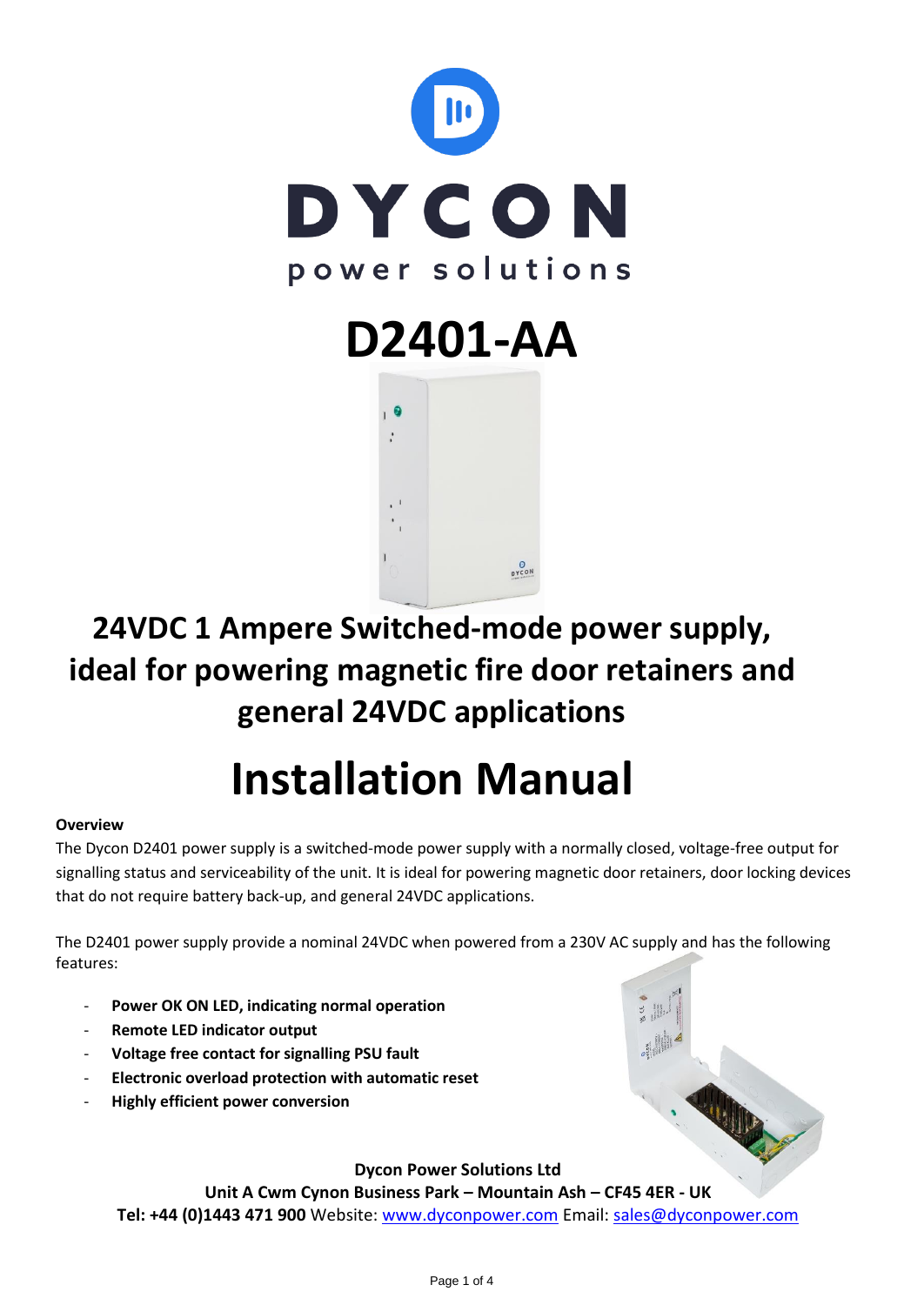

### **Mounting Dimensions and Layout - D2401-AA**



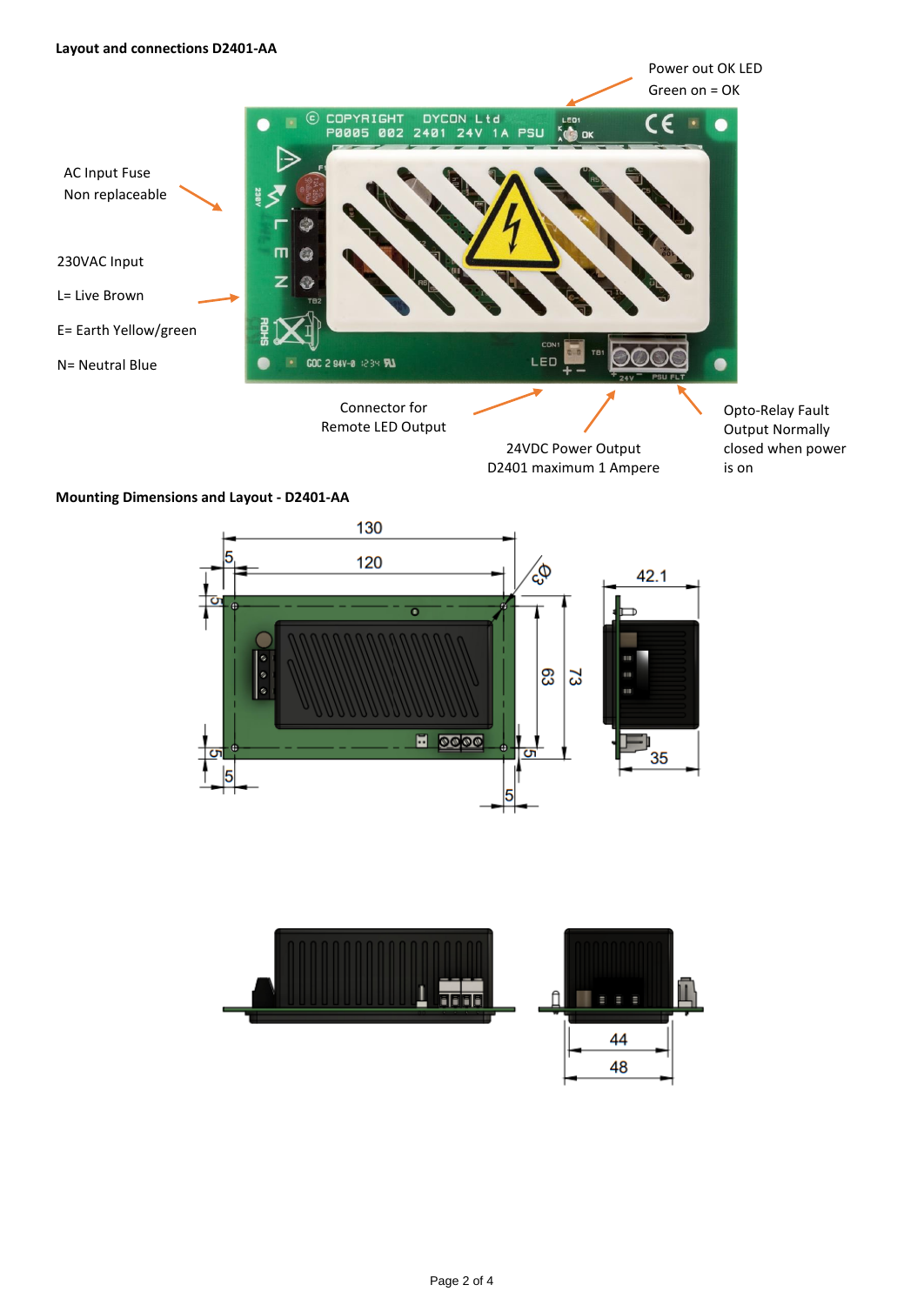#### **D2401-AA**

The Dycon D2401-AA power supply unit is a 24VDC switched-mode 1A power supply specially designed to power magnetic fire alarm door retainers and general 24 Volt DC applications. It is supplied in a very compact, attractive, but tough, steel housing with an externally visible status LED and a single screw lid fixing. The 24VDC output is designed for the highly inductive loads that magnetic door retainers present, eliminating the need for additional control relays and reducing the chance of an 'electrical spike' causing problems, which is a frequent cause of personnel delays and expensive engineer call outs. In addition, it has a normally closed (NC) volt-free, opto-relay output for remotely signalling its status and serviceability. This output can be used to indicate problems either locally or remotely to a Fire Alarm panel or to a suitable signalling device. The D2401 is protected by Dycon's intelligent electronic fuse technology with automatic reset to reduce system downtime and it features Dycon's unique protective technology, includes intelligent and capacitive load switching, surge protection and snubbing. The D2401-AA can handle up to 8 double doors with 16 magnetic door retainers, based on 50 mA each.

#### **Installation**

Mount the housing onto the wall or secure the PCB module in to an appropriate housing.

Connect the Live, Earth and Neutral terminals to an un-switched fused spur.

Connect the Normally Closed opto-relay output to the monitoring equipment used to report and signal equipment faults or to a suitable visual warning device.

Connect the 24v power output to the system.

Switch on the AC supply and confirm that the **Power OK** green LED is lit.

#### **External Power Supply (AC Supply)**

The power supply has a three-way terminal block for Live, Earth and Neutral connections. When supplied boxed, earth is connected to the metal enclosure and the lid earthed with a flying push-fit lead.

#### **24V Power Output**

Terminal blocks are provided to connect to systems. The output is floating and can be referenced to earth, if required. It is short circuit and overload electronically protected and is suitable for switching highly inductive loads.

#### **PSU Fault**

The PSU fault opto-relay will open when there is no 24VDC power available, including:

- Thermal shutdown due to overload
- AC power is not present or fuse fault.
- 24VDC output is switched on but is shorted out

The relay contacts are voltage-free and floating.

#### **'OK ON ' LED**

The **green OK** LED will indicate if the mains voltage and the 24VDC output are both present. Lit when on.

#### **Maintenance**

There are no serviceable parts. No maintenance is required other than routine periodic testing.

**Please note that high voltage is present under the cage – handle with care. Do NOT touch. Do NOT remove the cage.**